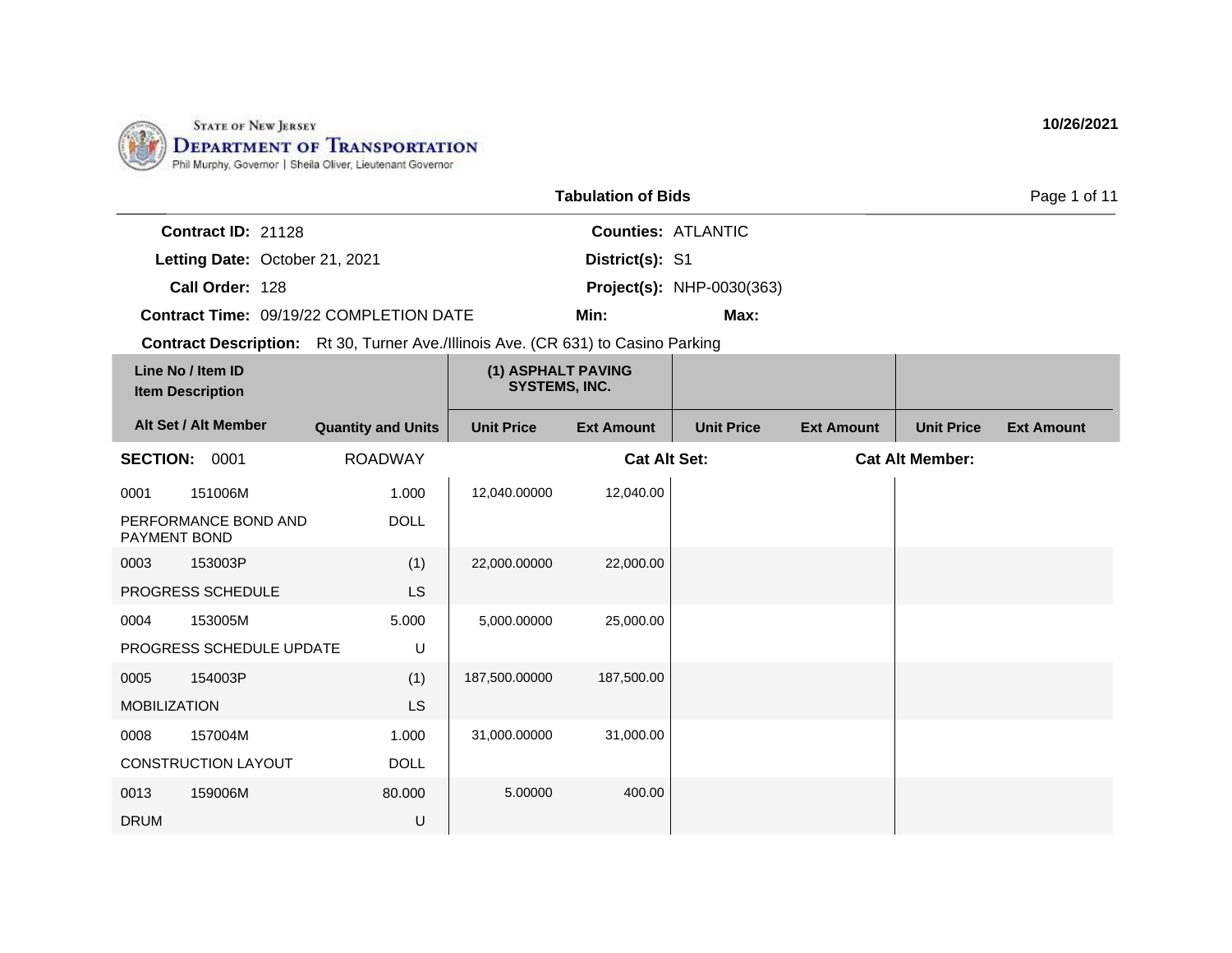

|                    |                                                | <b>Tabulation of Bids</b> |                                  | Page 2 of 11 |
|--------------------|------------------------------------------------|---------------------------|----------------------------------|--------------|
| Contract ID: 21128 |                                                |                           | <b>Counties: ATLANTIC</b>        |              |
|                    | Letting Date: October 21, 2021                 | District(s): S1           |                                  |              |
| Call Order: 128    |                                                |                           | <b>Project(s): NHP-0030(363)</b> |              |
|                    | <b>Contract Time: 09/19/22 COMPLETION DATE</b> | Min:                      | Max:                             |              |

|                     | Line No / Item ID<br><b>Item Description</b> |                           | (1) ASPHALT PAVING<br><b>SYSTEMS, INC.</b> |                     |                   |                   |                        |                   |
|---------------------|----------------------------------------------|---------------------------|--------------------------------------------|---------------------|-------------------|-------------------|------------------------|-------------------|
|                     | Alt Set / Alt Member                         | <b>Quantity and Units</b> | <b>Unit Price</b>                          | <b>Ext Amount</b>   | <b>Unit Price</b> | <b>Ext Amount</b> | <b>Unit Price</b>      | <b>Ext Amount</b> |
| <b>SECTION:</b>     | 0001                                         | <b>ROADWAY</b>            |                                            | <b>Cat Alt Set:</b> |                   |                   | <b>Cat Alt Member:</b> |                   |
| 0014                | 159009M                                      | 500.000                   | 20.00000                                   | 10,000.00           |                   |                   |                        |                   |
| <b>TRAFFIC CONE</b> |                                              | U                         |                                            |                     |                   |                   |                        |                   |
| 0015                | 159012M                                      | 727.000                   | 21.60000                                   | 15,703.20           |                   |                   |                        |                   |
|                     | <b>CONSTRUCTION SIGNS</b>                    | <b>SF</b>                 |                                            |                     |                   |                   |                        |                   |
| 0016                | 159015M                                      | 2.000                     | 1,250.00000                                | 2,500.00            |                   |                   |                        |                   |
| SIGN, 4' X 8'       | CONSTRUCTION IDENTIFICATION                  | U                         |                                            |                     |                   |                   |                        |                   |
| 0017                | 159027M                                      | 2.000                     | 1,000.00000                                | 2,000.00            |                   |                   |                        |                   |
|                     | FLASHING ARROW BOARD, 4' X 8'                | U                         |                                            |                     |                   |                   |                        |                   |
| 0018                | 159030M                                      | 3.000                     | 18,000.00000                               | 54,000.00           |                   |                   |                        |                   |
| <b>SIGN</b>         | PORTABLE VARIABLE MESSAGE                    | U                         |                                            |                     |                   |                   |                        |                   |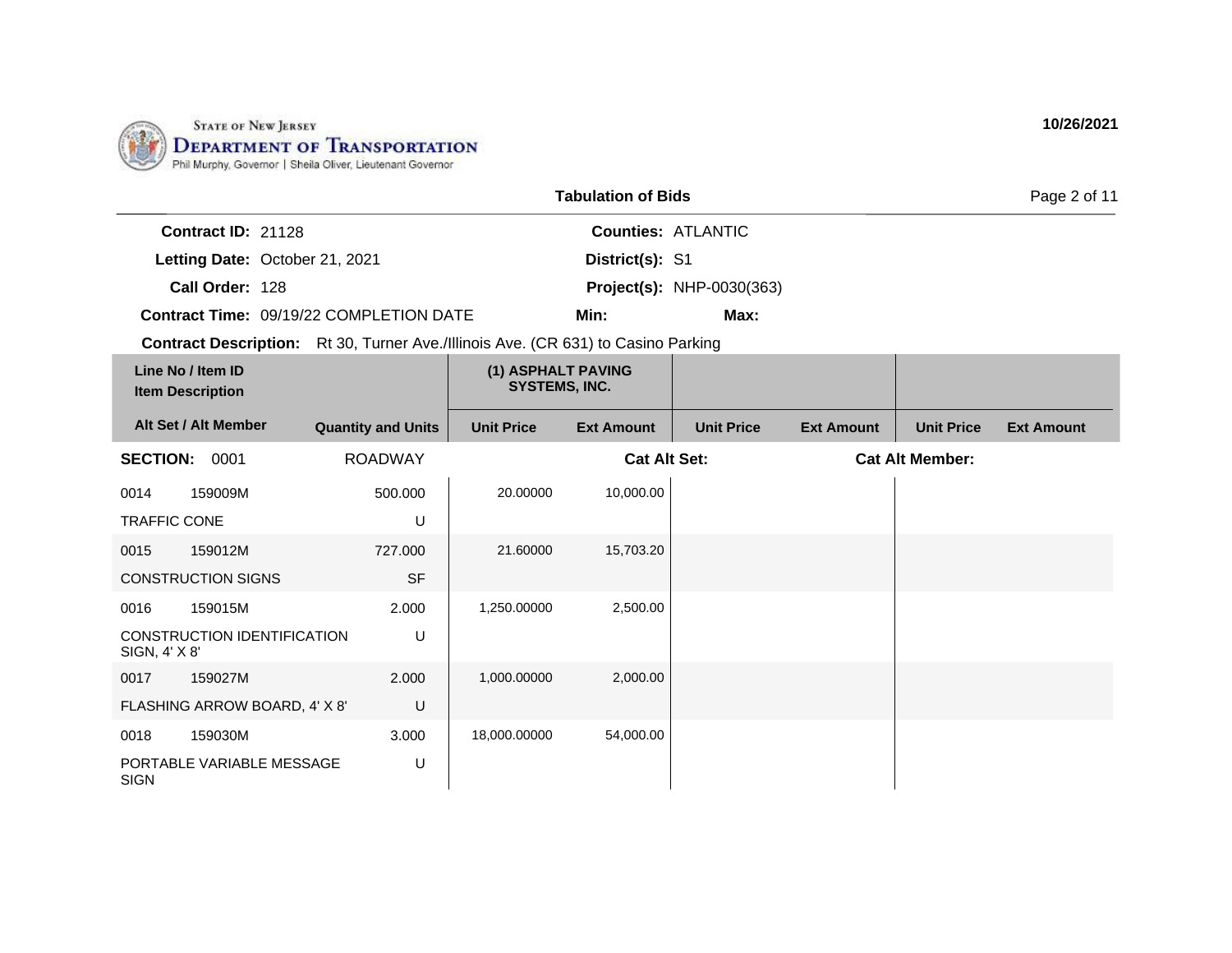

|                                                | <b>Tabulation of Bids</b>        |  |  |  |  |
|------------------------------------------------|----------------------------------|--|--|--|--|
| <b>Contract ID: 21128</b>                      | <b>Counties: ATLANTIC</b>        |  |  |  |  |
| Letting Date: October 21, 2021                 | District(s): S1                  |  |  |  |  |
| Call Order: 128                                | <b>Project(s): NHP-0030(363)</b> |  |  |  |  |
| <b>Contract Time: 09/19/22 COMPLETION DATE</b> | Min:<br>Max:                     |  |  |  |  |

|                                                                 | Line No / Item ID<br><b>Item Description</b> |                           | (1) ASPHALT PAVING<br><b>SYSTEMS, INC.</b> |                     |                   |                   |                        |                   |
|-----------------------------------------------------------------|----------------------------------------------|---------------------------|--------------------------------------------|---------------------|-------------------|-------------------|------------------------|-------------------|
|                                                                 | Alt Set / Alt Member                         | <b>Quantity and Units</b> | <b>Unit Price</b>                          | <b>Ext Amount</b>   | <b>Unit Price</b> | <b>Ext Amount</b> | <b>Unit Price</b>      | <b>Ext Amount</b> |
| <b>SECTION:</b>                                                 | 0001                                         | <b>ROADWAY</b>            |                                            | <b>Cat Alt Set:</b> |                   |                   | <b>Cat Alt Member:</b> |                   |
| 0019                                                            | 159108M                                      | 2.000                     | 6,500.00000                                | 13,000.00           |                   |                   |                        |                   |
| U<br><b>TRAFFIC CONTROL TRUCK WITH</b><br>MOUNTED CRASH CUSHION |                                              |                           |                                            |                     |                   |                   |                        |                   |
| 0020                                                            | 159138M                                      | 26.000                    | 800.00000                                  | 20,800.00           |                   |                   |                        |                   |
| <b>HMA PATCH</b>                                                |                                              | T                         |                                            |                     |                   |                   |                        |                   |
| 0021                                                            | 159144M                                      | 2.000                     | 100.00000                                  | 200.00              |                   |                   |                        |                   |
|                                                                 | <b>EMERGENCY TOWING SERVICE</b>              | U                         |                                            |                     |                   |                   |                        |                   |
| 0022                                                            | 159300M                                      | 528,550.000               | 0.32000                                    | 169,136.00          |                   |                   |                        |                   |
|                                                                 | TRAFFIC STRIPES, LATEX, 4"                   | LF                        |                                            |                     |                   |                   |                        |                   |
| 0023                                                            | 159312M                                      | 21,560.000                | 0.48000                                    | 10,348.80           |                   |                   |                        |                   |
| LATEX, 8"                                                       | <b>TRAFFIC MARKINGS LINES,</b>               | LF                        |                                            |                     |                   |                   |                        |                   |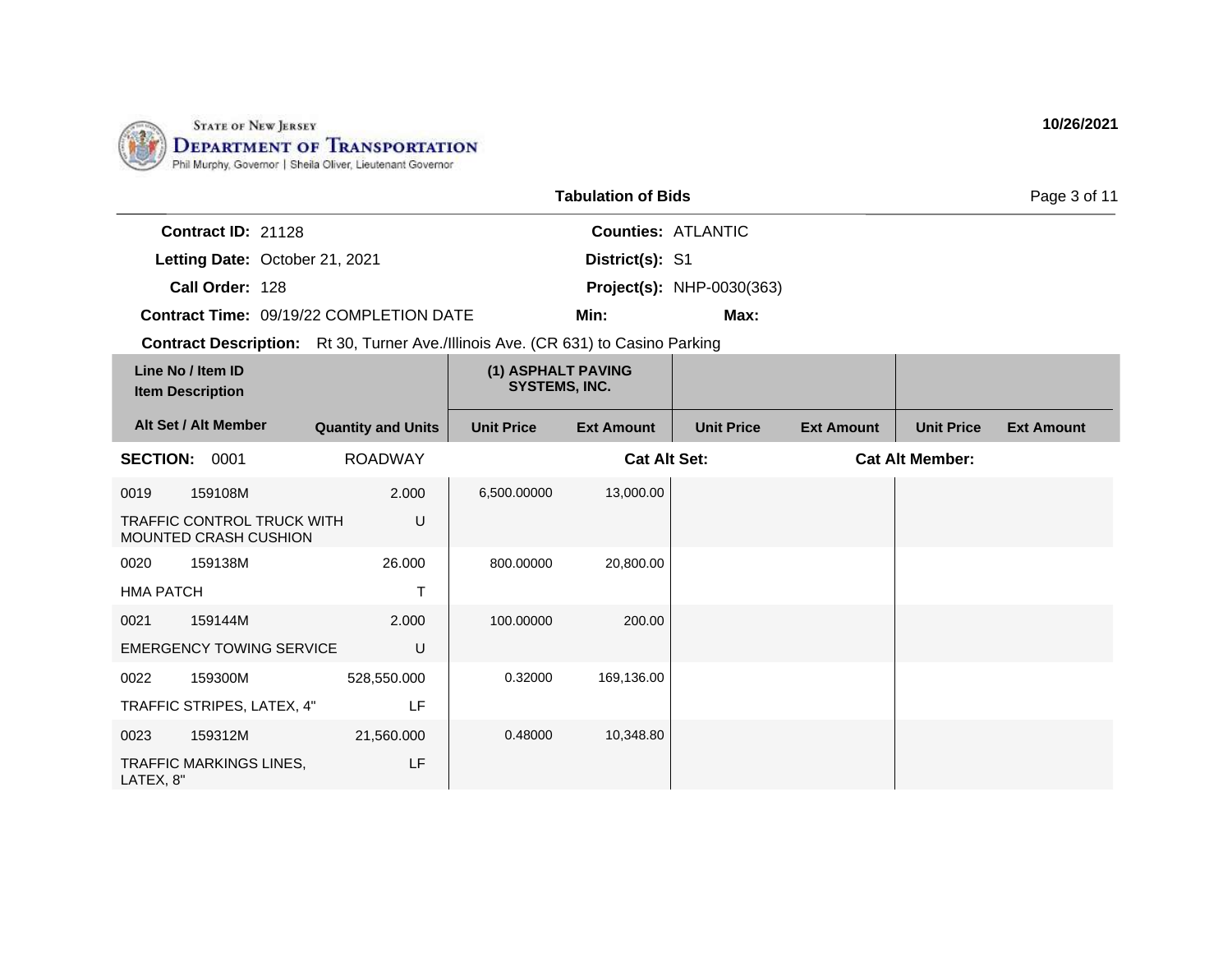

|                                         | <b>Tabulation of Bids</b> |                                  |  |  |  |
|-----------------------------------------|---------------------------|----------------------------------|--|--|--|
| <b>Contract ID: 21128</b>               |                           | <b>Counties: ATLANTIC</b>        |  |  |  |
| Letting Date: October 21, 2021          | District(s): S1           |                                  |  |  |  |
| Call Order: 128                         |                           | <b>Project(s): NHP-0030(363)</b> |  |  |  |
| Contract Time: 09/19/22 COMPLETION DATE | Min:                      | Max:                             |  |  |  |

|                      | Line No / Item ID<br><b>Item Description</b> |                           | (1) ASPHALT PAVING<br><b>SYSTEMS, INC.</b> |                     |                   |                   |                        |                   |
|----------------------|----------------------------------------------|---------------------------|--------------------------------------------|---------------------|-------------------|-------------------|------------------------|-------------------|
|                      | Alt Set / Alt Member                         | <b>Quantity and Units</b> | <b>Unit Price</b>                          | <b>Ext Amount</b>   | <b>Unit Price</b> | <b>Ext Amount</b> | <b>Unit Price</b>      | <b>Ext Amount</b> |
| <b>SECTION:</b>      | 0001                                         | <b>ROADWAY</b>            |                                            | <b>Cat Alt Set:</b> |                   |                   | <b>Cat Alt Member:</b> |                   |
| 0024                 | 159314M                                      | 11,215.000                | 1.20000                                    | 13,458.00           |                   |                   |                        |                   |
| LATEX, 24"           | <b>TRAFFIC MARKINGS LINES,</b>               | LF                        |                                            |                     |                   |                   |                        |                   |
| 0025                 | 159320M                                      | 1,500.000                 | 2.40000                                    | 3,600.00            |                   |                   |                        |                   |
| LATEX                | TRAFFIC MARKINGS SYMBOLS,                    | <b>SF</b>                 |                                            |                     |                   |                   |                        |                   |
| 0026                 | 161003P                                      | (1)                       | 32,000.00000                               | 32,000.00           |                   |                   |                        |                   |
| FINAL CLEANUP        |                                              | <b>LS</b>                 |                                            |                     |                   |                   |                        |                   |
| 0027                 | 201003P                                      | (1)                       | 39,000.00000                               | 39,000.00           |                   |                   |                        |                   |
| <b>CLEARING SITE</b> |                                              | LS.                       |                                            |                     |                   |                   |                        |                   |
| 0028                 | 401021M                                      | 100.000                   | 250.00000                                  | 25,000.00           |                   |                   |                        |                   |
| <b>REPAIR</b>        | HOT MIX ASPHALT PAVEMENT                     | SY                        |                                            |                     |                   |                   |                        |                   |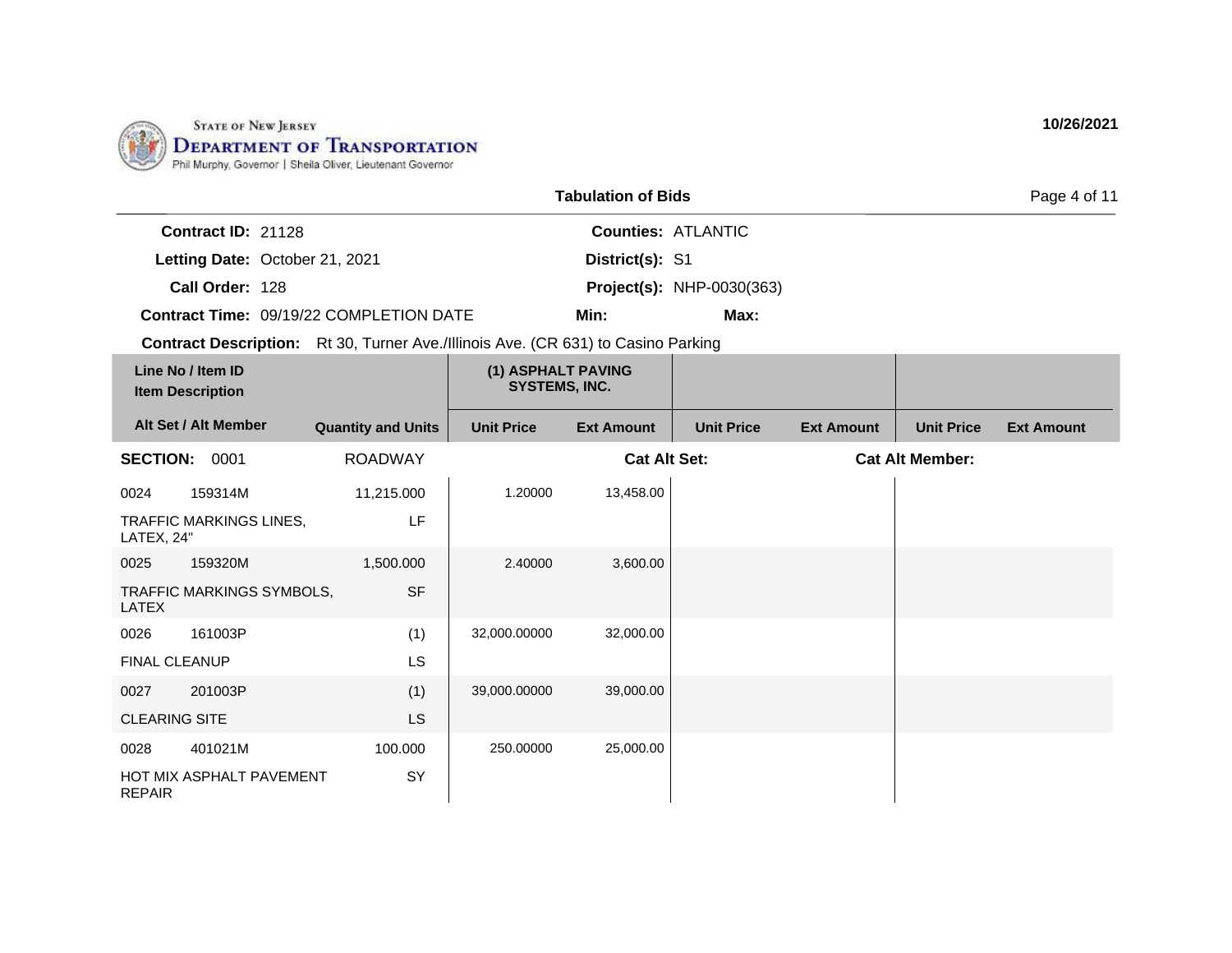

|                                         | <b>Tabulation of Bids</b> |                                  |  |  |  |  |
|-----------------------------------------|---------------------------|----------------------------------|--|--|--|--|
| <b>Contract ID: 21128</b>               |                           | <b>Counties: ATLANTIC</b>        |  |  |  |  |
| Letting Date: October 21, 2021          | <b>District(s): S1</b>    |                                  |  |  |  |  |
| Call Order: 128                         |                           | <b>Project(s): NHP-0030(363)</b> |  |  |  |  |
| Contract Time: 09/19/22 COMPLETION DATE | Min:                      | Max:                             |  |  |  |  |

|                  | Line No / Item ID<br><b>Item Description</b>           |                           | (1) ASPHALT PAVING<br><b>SYSTEMS, INC.</b> |                     |                   |                   |                        |                   |
|------------------|--------------------------------------------------------|---------------------------|--------------------------------------------|---------------------|-------------------|-------------------|------------------------|-------------------|
|                  | Alt Set / Alt Member                                   | <b>Quantity and Units</b> | <b>Unit Price</b>                          | <b>Ext Amount</b>   | <b>Unit Price</b> | <b>Ext Amount</b> | <b>Unit Price</b>      | <b>Ext Amount</b> |
| <b>SECTION:</b>  | 0001                                                   | <b>ROADWAY</b>            |                                            | <b>Cat Alt Set:</b> |                   |                   | <b>Cat Alt Member:</b> |                   |
| 0029             | 401024M                                                | 2,000.000                 | 2.10000                                    | 4,200.00            |                   |                   |                        |                   |
|                  | SEALING OF CRACKS IN HOT MIX<br>ASPHALT SURFACE COURSE | LF                        |                                            |                     |                   |                   |                        |                   |
| 0030             | 401030M                                                | 35,100.000                | 3.15000                                    | 110,565.00          |                   |                   |                        |                   |
| <b>TACK COAT</b> |                                                        | GAL                       |                                            |                     |                   |                   |                        |                   |
| 0031             | 421007M                                                | 3,000.000                 | 3.90000                                    | 11,700.00           |                   |                   |                        |                   |
|                  | MICROPAVING JOINTS                                     | LF                        |                                            |                     |                   |                   |                        |                   |
| 0032             | 421010M                                                | 1,908.000                 | 114.63000                                  | 218,714.04          |                   |                   |                        |                   |
| Ш                | SLURRY SEAL AGGREGATE, TYPE                            | T                         |                                            |                     |                   |                   |                        |                   |
| 0033             | 421011M                                                | 56,384.000                | 10.47000                                   | 590,340.48          |                   |                   |                        |                   |
|                  | <b>SLURRY SEAL EMULSION</b>                            | GAL                       |                                            |                     |                   |                   |                        |                   |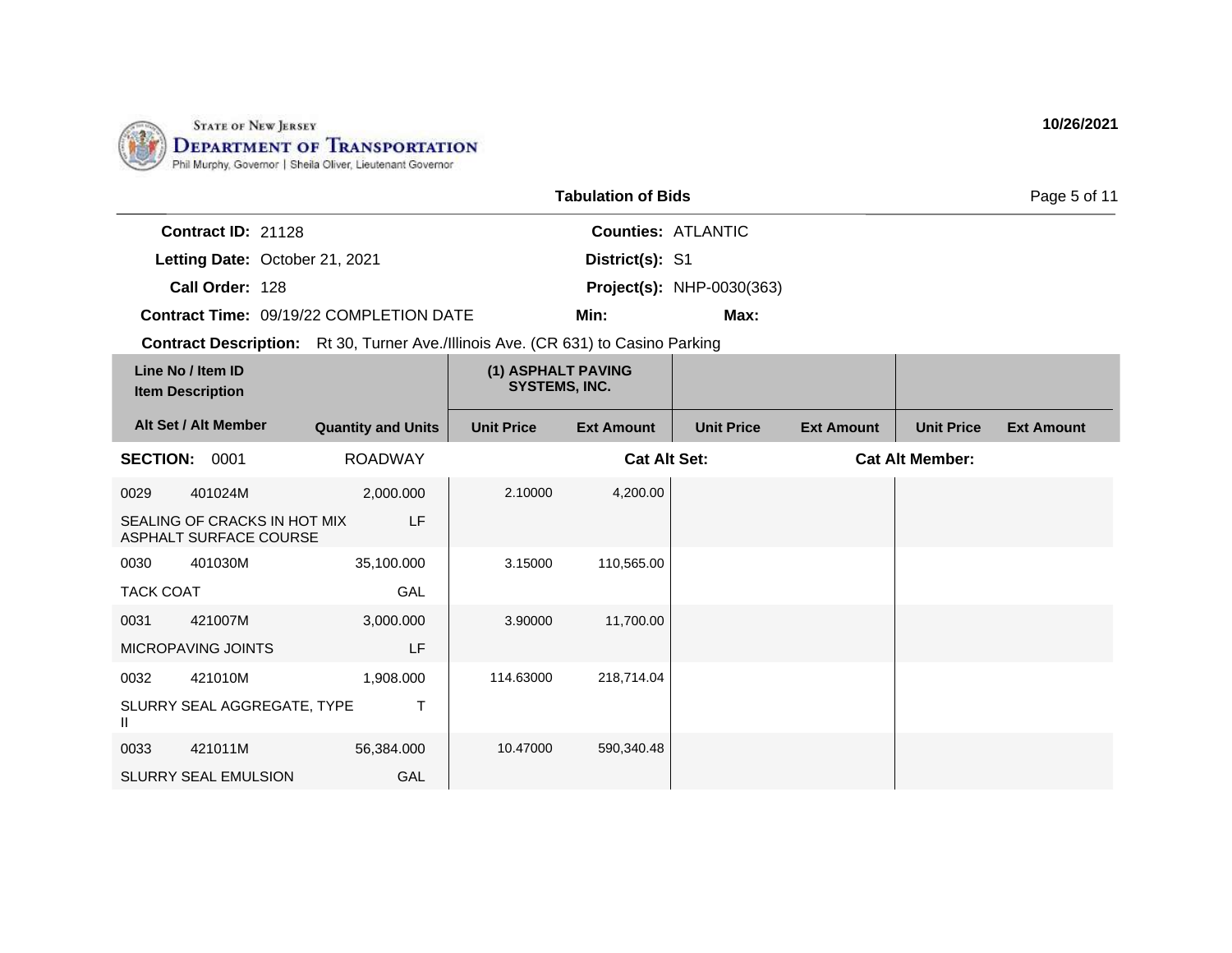

|                           |                                         | <b>Tabulation of Bids</b> |                                  | Page 6 of 11 |
|---------------------------|-----------------------------------------|---------------------------|----------------------------------|--------------|
| <b>Contract ID: 21128</b> |                                         |                           | <b>Counties: ATLANTIC</b>        |              |
|                           | Letting Date: October 21, 2021          | District(s): S1           |                                  |              |
| Call Order: 128           |                                         |                           | <b>Project(s): NHP-0030(363)</b> |              |
|                           | Contract Time: 09/19/22 COMPLETION DATE | Min:                      | Max:                             |              |

|                 | Line No / Item ID<br><b>Item Description</b> |                           | (1) ASPHALT PAVING<br><b>SYSTEMS, INC.</b> |                     |                   |                   |                        |                   |
|-----------------|----------------------------------------------|---------------------------|--------------------------------------------|---------------------|-------------------|-------------------|------------------------|-------------------|
|                 | Alt Set / Alt Member                         | <b>Quantity and Units</b> | <b>Unit Price</b>                          | <b>Ext Amount</b>   | <b>Unit Price</b> | <b>Ext Amount</b> | <b>Unit Price</b>      | <b>Ext Amount</b> |
| <b>SECTION:</b> | 0001                                         | <b>ROADWAY</b>            |                                            | <b>Cat Alt Set:</b> |                   |                   | <b>Cat Alt Member:</b> |                   |
| 0034            | 602099M                                      | 1.000                     | 2,000.00000                                | 2,000.00            |                   |                   |                        |                   |
|                 | RESET EXISTING CASTING                       | U                         |                                            |                     |                   |                   |                        |                   |
| 0035            | 610003M                                      | 176,200.000               | 0.58000                                    | 102,196.00          |                   |                   |                        |                   |
|                 | TRAFFIC STRIPES, 4"                          | LF                        |                                            |                     |                   |                   |                        |                   |
| 0036            | 610008M                                      | 520.000                   | 7.92000                                    | 4,118.40            |                   |                   |                        |                   |
|                 | TRAFFIC MARKINGS, SYMBOLS                    | <b>SF</b>                 |                                            |                     |                   |                   |                        |                   |
| 0037            | 610012M                                      | 1,050.000                 | 42.96000                                   | 45,108.00           |                   |                   |                        |                   |
| <b>LENS</b>     | RPM, MONO-DIRECTIONAL, WHITE                 | U                         |                                            |                     |                   |                   |                        |                   |
| 0038            | 610014M                                      | 7,190.000                 | 2.40000                                    | 17,256.00           |                   |                   |                        |                   |
|                 | TRAFFIC MARKING LINES, 8"                    | LF                        |                                            |                     |                   |                   |                        |                   |
| 0039            | 610017M                                      | 3,750.000                 | 6.00000                                    | 22,500.00           |                   |                   |                        |                   |
|                 | TRAFFIC MARKING LINES, 24"                   | LF                        |                                            |                     |                   |                   |                        |                   |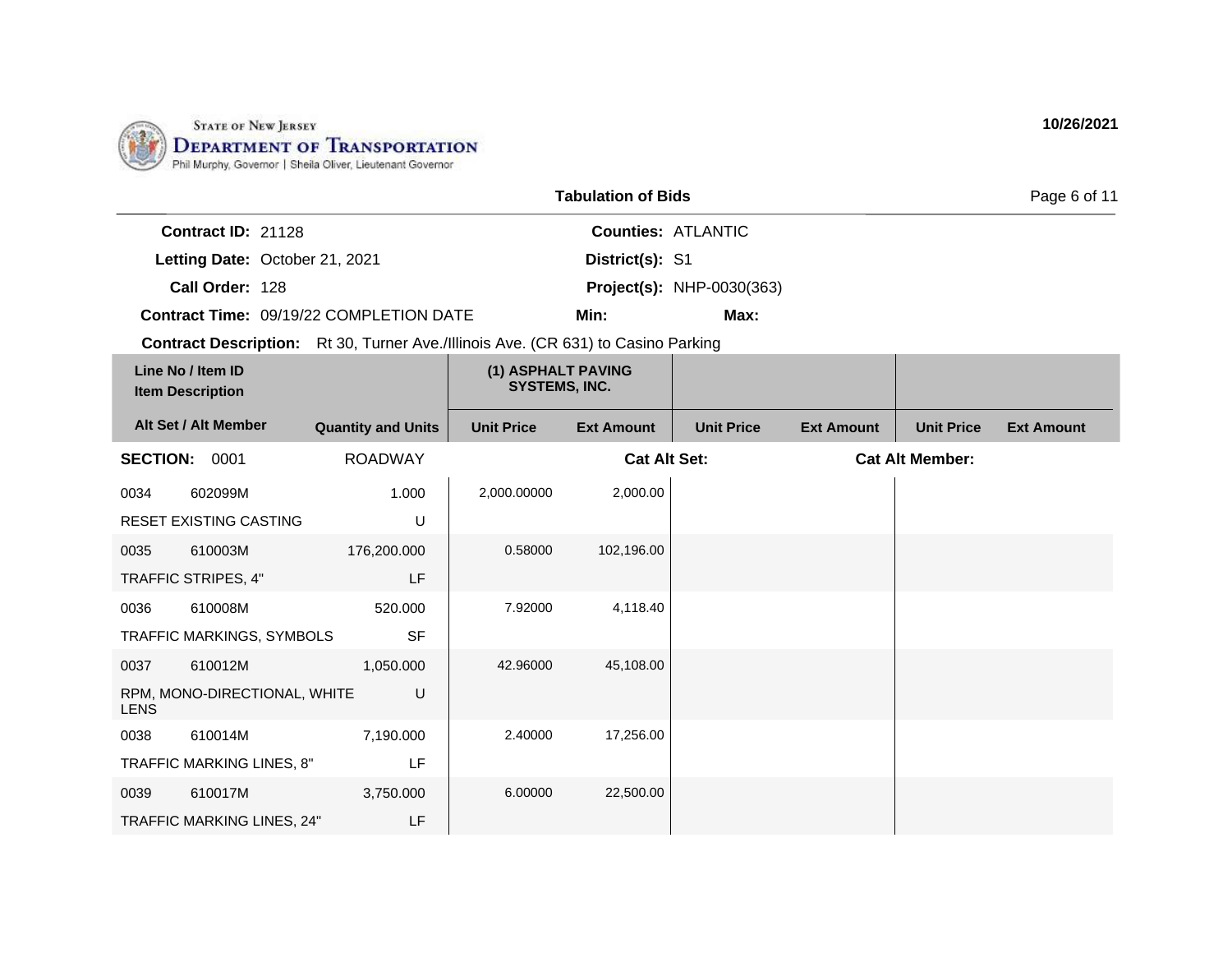

|                           |                                                | <b>Tabulation of Bids</b> |                                  | Page 7 of 11 |
|---------------------------|------------------------------------------------|---------------------------|----------------------------------|--------------|
| <b>Contract ID: 21128</b> |                                                |                           | <b>Counties: ATLANTIC</b>        |              |
|                           | Letting Date: October 21, 2021                 | District(s): S1           |                                  |              |
| Call Order: 128           |                                                |                           | <b>Project(s): NHP-0030(363)</b> |              |
|                           | <b>Contract Time: 09/19/22 COMPLETION DATE</b> | Min:                      | Max:                             |              |

|                     | Line No / Item ID<br><b>Item Description</b> |                           | (1) ASPHALT PAVING<br>SYSTEMS, INC. |                     |                   |                   |                        |                   |
|---------------------|----------------------------------------------|---------------------------|-------------------------------------|---------------------|-------------------|-------------------|------------------------|-------------------|
|                     | Alt Set / Alt Member                         | <b>Quantity and Units</b> | <b>Unit Price</b>                   | <b>Ext Amount</b>   | <b>Unit Price</b> | <b>Ext Amount</b> | <b>Unit Price</b>      | <b>Ext Amount</b> |
| <b>SECTION:</b>     | 0001                                         | <b>ROADWAY</b>            |                                     | <b>Cat Alt Set:</b> |                   |                   | <b>Cat Alt Member:</b> |                   |
| 0040                | 610018M                                      | 750.000                   | 42.96000                            | 32,220.00           |                   |                   |                        |                   |
| AMBER LENS          | RPM, MONO-DIRECTIONAL,                       | U                         |                                     |                     |                   |                   |                        |                   |
| 0041                | 610024M                                      | 1,800.000                 | 60.00000                            | 108,000.00          |                   |                   |                        |                   |
|                     | REMOVAL OF RPM                               | U                         |                                     |                     |                   |                   |                        |                   |
| 0042                | 610033M                                      | 80,050.000                | 0.39000                             | 31,219.50           |                   |                   |                        |                   |
| <b>RUMBLE STRIP</b> |                                              | LF                        |                                     |                     |                   |                   |                        |                   |
| 0043                | 610036M                                      | 162,650.000               | 0.75000                             | 121,987.50          |                   |                   |                        |                   |
|                     | REMOVAL OF TRAFFIC STRIPES                   | LF                        |                                     |                     |                   |                   |                        |                   |
| 0044                | 610039M                                      | 450.000                   | 6.72000                             | 3,024.00            |                   |                   |                        |                   |
|                     | REMOVAL OF TRAFFIC MARKINGS                  | <b>SF</b>                 |                                     |                     |                   |                   |                        |                   |
|                     | <b>Section Totals:</b>                       |                           |                                     | \$2,113,834.92      |                   |                   |                        |                   |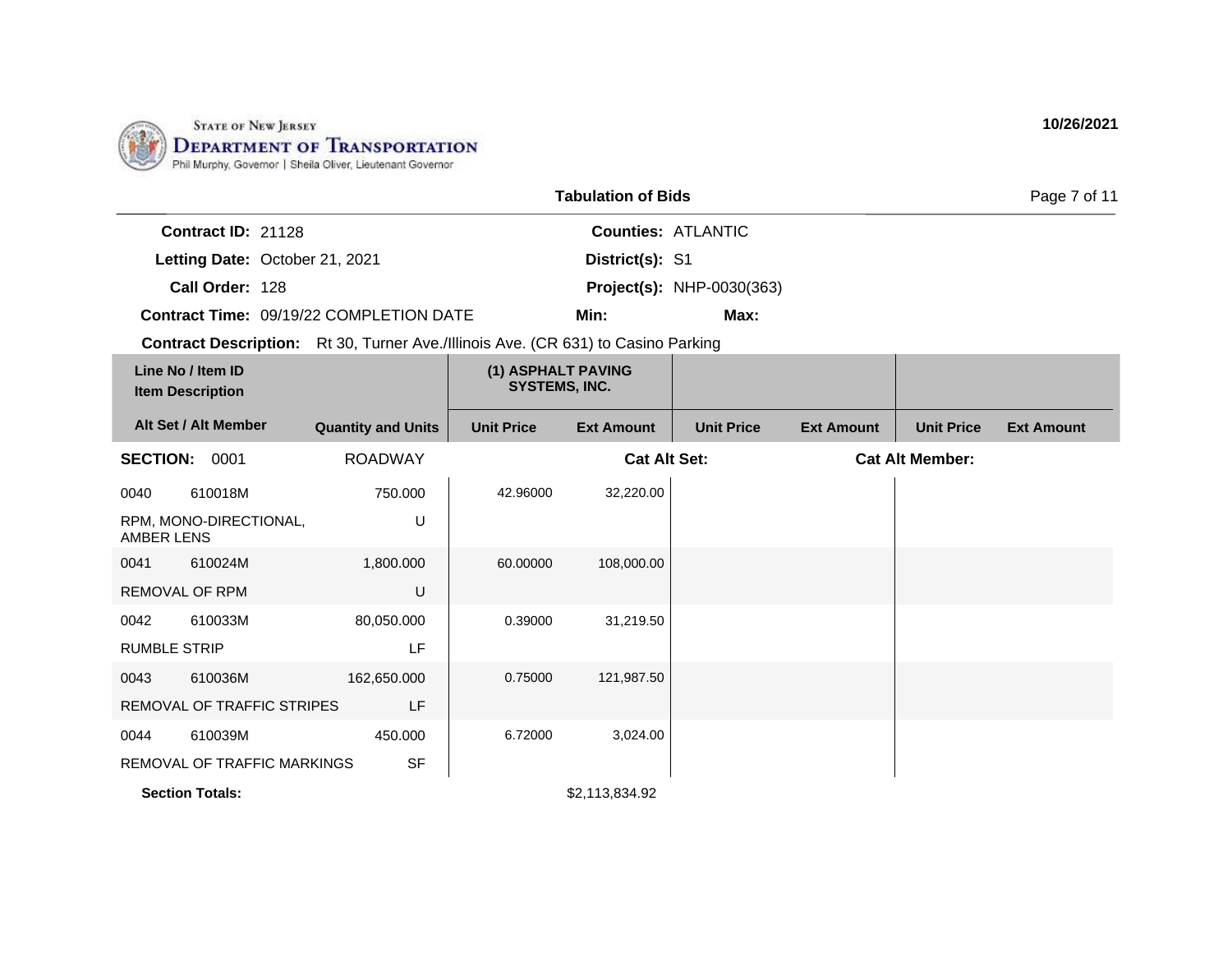

|                                                                                          |                           |                                            | <b>Tabulation of Bids</b> |                                  |                   |                        | Page 8 of 11      |
|------------------------------------------------------------------------------------------|---------------------------|--------------------------------------------|---------------------------|----------------------------------|-------------------|------------------------|-------------------|
| Contract ID: 21128                                                                       |                           |                                            |                           | <b>Counties: ATLANTIC</b>        |                   |                        |                   |
| Letting Date: October 21, 2021                                                           |                           |                                            | District(s): S1           |                                  |                   |                        |                   |
| Call Order: 128                                                                          |                           |                                            |                           | <b>Project(s): NHP-0030(363)</b> |                   |                        |                   |
| <b>Contract Time: 09/19/22 COMPLETION DATE</b>                                           |                           |                                            | Min:                      | Max:                             |                   |                        |                   |
| <b>Contract Description:</b> Rt 30, Turner Ave./Illinois Ave. (CR 631) to Casino Parking |                           |                                            |                           |                                  |                   |                        |                   |
| Line No / Item ID<br><b>Item Description</b>                                             |                           | (1) ASPHALT PAVING<br><b>SYSTEMS, INC.</b> |                           |                                  |                   |                        |                   |
| Alt Set / Alt Member                                                                     | <b>Quantity and Units</b> | <b>Unit Price</b>                          | <b>Ext Amount</b>         | <b>Unit Price</b>                | <b>Ext Amount</b> | <b>Unit Price</b>      | <b>Ext Amount</b> |
| <b>SECTION:</b><br>0002                                                                  |                           | <b>CONSTRUCTION ENINEERING</b>             | <b>Cat Alt Set:</b>       |                                  |                   | <b>Cat Alt Member:</b> |                   |
| 155012M<br>0006                                                                          | 1.000                     | 32,000.00000                               | 32,000.00                 |                                  |                   |                        |                   |
| FIELD OFFICE TYPE D SET UP                                                               | U                         |                                            |                           |                                  |                   |                        |                   |
| 155030M<br>0007                                                                          | 15.000                    | 6,000.00000                                | 90,000.00                 |                                  |                   |                        |                   |
| FIELD OFFICE TYPE D<br><b>MAINTENANCE</b>                                                | MO.                       |                                            |                           |                                  |                   |                        |                   |
| <b>Section Totals:</b>                                                                   |                           |                                            | \$122,000.00              |                                  |                   |                        |                   |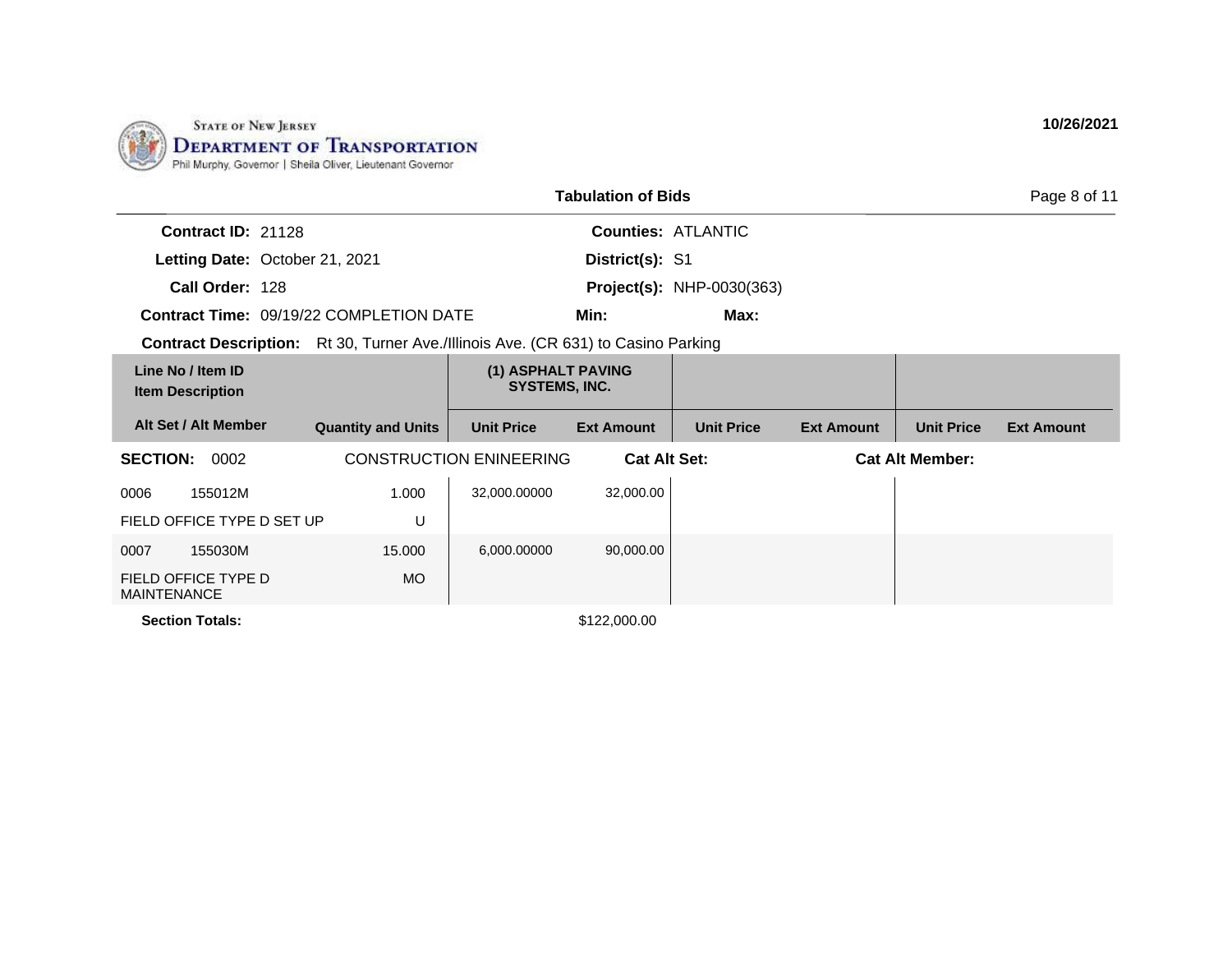

| <b>Tabulation of Bids</b>                      |                           |                                                             |                                            |                                  |                   |                        | Page 9 of 11      |
|------------------------------------------------|---------------------------|-------------------------------------------------------------|--------------------------------------------|----------------------------------|-------------------|------------------------|-------------------|
| Contract ID: 21128                             |                           |                                                             |                                            | <b>Counties: ATLANTIC</b>        |                   |                        |                   |
| Letting Date: October 21, 2021                 |                           |                                                             | District(s): S1                            |                                  |                   |                        |                   |
| Call Order: 128                                |                           |                                                             |                                            | <b>Project(s): NHP-0030(363)</b> |                   |                        |                   |
| <b>Contract Time: 09/19/22 COMPLETION DATE</b> |                           |                                                             | Min:                                       | Max:                             |                   |                        |                   |
| <b>Contract Description:</b>                   |                           | Rt 30, Turner Ave./Illinois Ave. (CR 631) to Casino Parking |                                            |                                  |                   |                        |                   |
| Line No / Item ID<br><b>Item Description</b>   |                           |                                                             | (1) ASPHALT PAVING<br><b>SYSTEMS, INC.</b> |                                  |                   |                        |                   |
| Alt Set / Alt Member                           | <b>Quantity and Units</b> | <b>Unit Price</b>                                           | <b>Ext Amount</b>                          | <b>Unit Price</b>                | <b>Ext Amount</b> | <b>Unit Price</b>      | <b>Ext Amount</b> |
| <b>SECTION:</b><br>0003                        | NON-PARTICIPATING         |                                                             | <b>Cat Alt Set:</b>                        |                                  |                   | <b>Cat Alt Member:</b> |                   |
| 152015P<br>0002                                | 1.000                     | 20.000.00000                                                | 20,000.00                                  |                                  |                   |                        |                   |
| POLLUTION LIABILITY INSURANCE                  | <b>DOLL</b>               |                                                             |                                            |                                  |                   |                        |                   |
| <b>Section Totals:</b>                         |                           |                                                             | \$20,000.00                                |                                  |                   |                        |                   |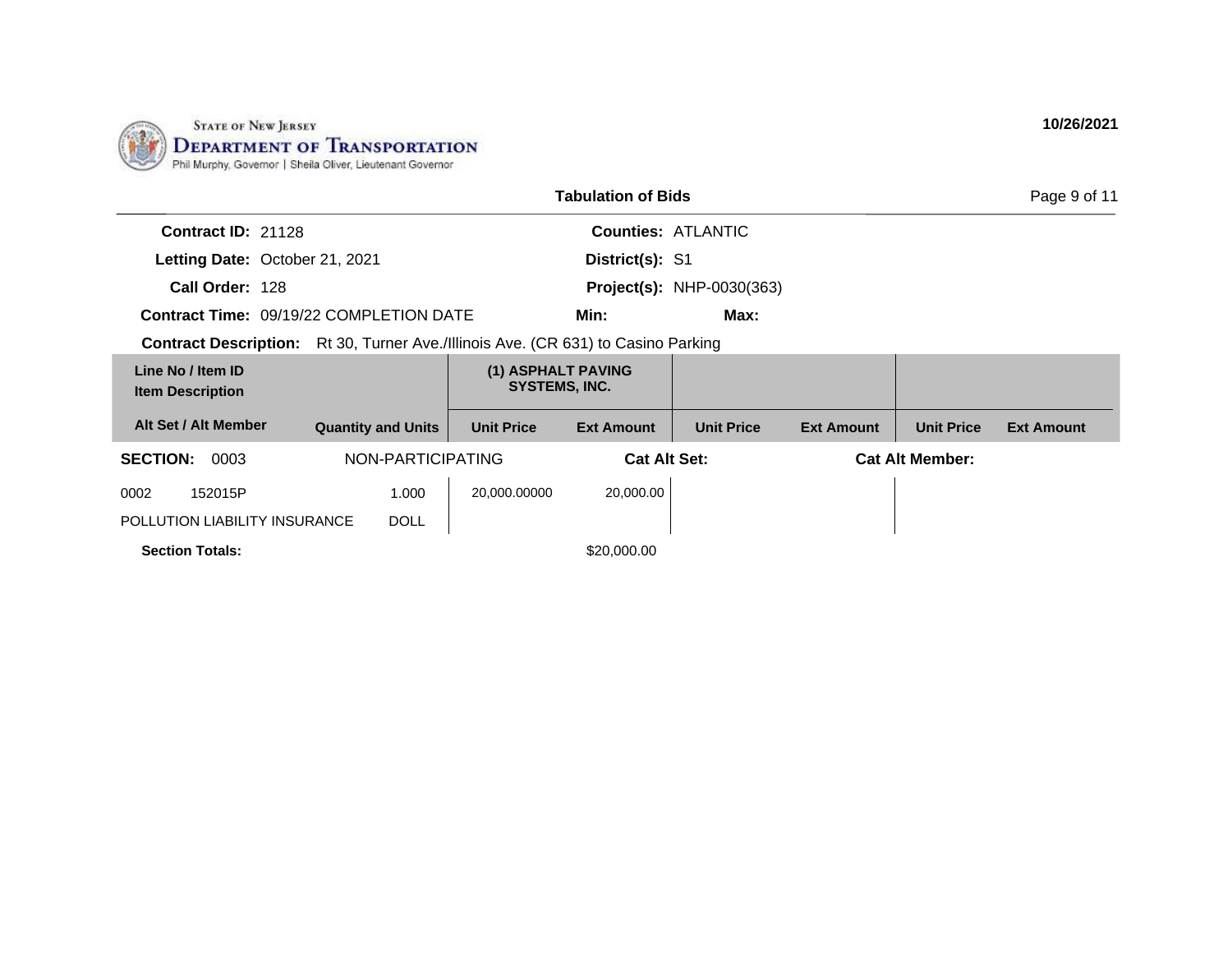

| <b>Tabulation of Bids</b>                                                                |                           |                                            |                     |                                  |                   |                        | Page 10 of 11     |
|------------------------------------------------------------------------------------------|---------------------------|--------------------------------------------|---------------------|----------------------------------|-------------------|------------------------|-------------------|
| Contract ID: 21128                                                                       |                           |                                            |                     | <b>Counties: ATLANTIC</b>        |                   |                        |                   |
| Letting Date: October 21, 2021                                                           |                           |                                            | District(s): S1     |                                  |                   |                        |                   |
| Call Order: 128                                                                          |                           |                                            |                     | <b>Project(s): NHP-0030(363)</b> |                   |                        |                   |
| <b>Contract Time: 09/19/22 COMPLETION DATE</b>                                           |                           |                                            | Min:                | Max:                             |                   |                        |                   |
| <b>Contract Description:</b> Rt 30, Turner Ave./Illinois Ave. (CR 631) to Casino Parking |                           |                                            |                     |                                  |                   |                        |                   |
| Line No / Item ID<br><b>Item Description</b>                                             |                           | (1) ASPHALT PAVING<br><b>SYSTEMS, INC.</b> |                     |                                  |                   |                        |                   |
| Alt Set / Alt Member                                                                     | <b>Quantity and Units</b> | <b>Unit Price</b>                          | <b>Ext Amount</b>   | <b>Unit Price</b>                | <b>Ext Amount</b> | <b>Unit Price</b>      | <b>Ext Amount</b> |
| 0004<br><b>SECTION:</b>                                                                  | <b>EROSION CONTROL</b>    |                                            | <b>Cat Alt Set:</b> |                                  |                   | <b>Cat Alt Member:</b> |                   |
| 0009<br>158009M                                                                          | 2,666.000                 | 20.22000                                   | 53,906.52           |                                  |                   |                        |                   |
| HEAVY DUTY SILT FENCE.                                                                   | LF                        |                                            |                     |                                  |                   |                        |                   |

| <b>ORANGE</b> | HEAVY DUTY SILT FENCE,        | LF     |             |           |  |
|---------------|-------------------------------|--------|-------------|-----------|--|
| 0010          | 158030M                       | 10.000 | 420.00000   | 4,200.00  |  |
|               | INLET FILTER TYPE 2, 2' X 4'  | U      |             |           |  |
| 0011          | 158033M                       | 60.000 | 480.00000   | 28,800.00 |  |
|               | INLET FILTER TYPE 2, 4' X 4'  | U      |             |           |  |
| 0012          | 158072M                       | 2.000  | 1,000.00000 | 2,000.00  |  |
| TYPE 1        | OIL ONLY EMERGENCY SPILL KIT, | U      |             |           |  |

**Section Totals:** \$88,906.52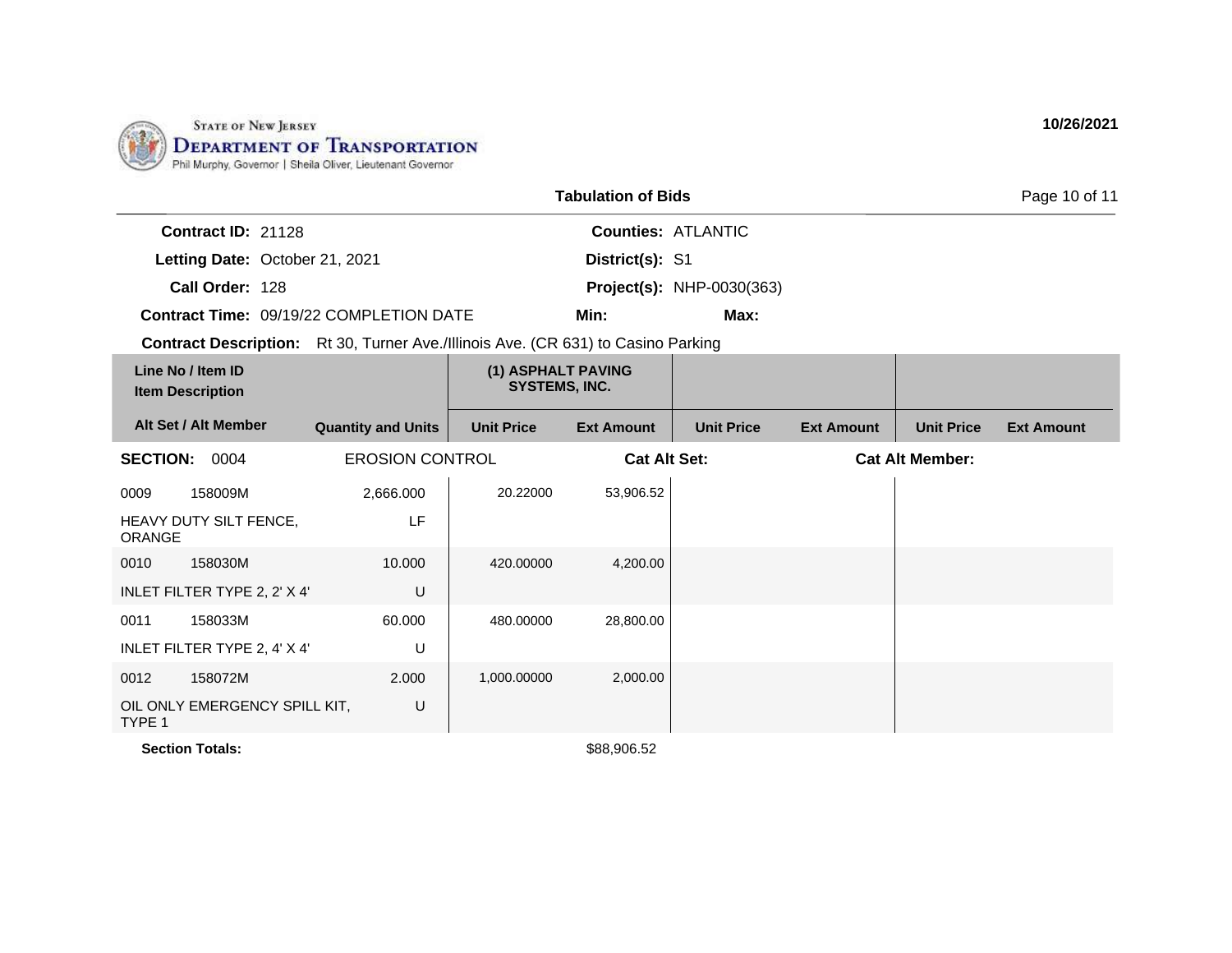

| <b>Tabulation of Bids</b>                                                                |                                                |                                            |                     |                                  |                        |                   |                   |  |
|------------------------------------------------------------------------------------------|------------------------------------------------|--------------------------------------------|---------------------|----------------------------------|------------------------|-------------------|-------------------|--|
| Contract ID: 21128                                                                       |                                                |                                            |                     | <b>Counties: ATLANTIC</b>        |                        |                   |                   |  |
| Letting Date: October 21, 2021                                                           |                                                |                                            | District(s): S1     |                                  |                        |                   |                   |  |
| Call Order: 128                                                                          |                                                |                                            |                     | <b>Project(s):</b> NHP-0030(363) |                        |                   |                   |  |
|                                                                                          | <b>Contract Time: 09/19/22 COMPLETION DATE</b> |                                            | Min:                | Max:                             |                        |                   |                   |  |
| <b>Contract Description:</b> Rt 30, Turner Ave./Illinois Ave. (CR 631) to Casino Parking |                                                |                                            |                     |                                  |                        |                   |                   |  |
| Line No / Item ID<br><b>Item Description</b>                                             |                                                | (1) ASPHALT PAVING<br><b>SYSTEMS, INC.</b> |                     |                                  |                        |                   |                   |  |
| Alt Set / Alt Member                                                                     | <b>Quantity and Units</b>                      | <b>Unit Price</b>                          | <b>Ext Amount</b>   | <b>Unit Price</b>                | <b>Ext Amount</b>      | <b>Unit Price</b> | <b>Ext Amount</b> |  |
| <b>SECTION: 0005</b>                                                                     | <b>GENERAL LANDSCAPE</b>                       |                                            | <b>Cat Alt Set:</b> |                                  | <b>Cat Alt Member:</b> |                   |                   |  |
| 805005M<br>0045                                                                          | 858.000                                        | 73.67000                                   | 63,208.86           |                                  |                        |                   |                   |  |
| <b>STABILIZED TURF</b>                                                                   | <b>SY</b>                                      |                                            |                     |                                  |                        |                   |                   |  |
| <b>Section Totals:</b>                                                                   |                                                |                                            | \$63,208.86         |                                  |                        |                   |                   |  |
|                                                                                          | <b>Contract Totals</b>                         |                                            | \$2,407,950.30      |                                  |                        |                   |                   |  |
|                                                                                          | <b>Cost Plus Time Totals</b>                   |                                            | \$2,407,950.30      |                                  |                        |                   |                   |  |
| $\left( \right)$ indicates item is hid so Lump Cum                                       |                                                |                                            |                     |                                  |                        |                   |                   |  |

**( ) indicates item is bid as Lump Sum**